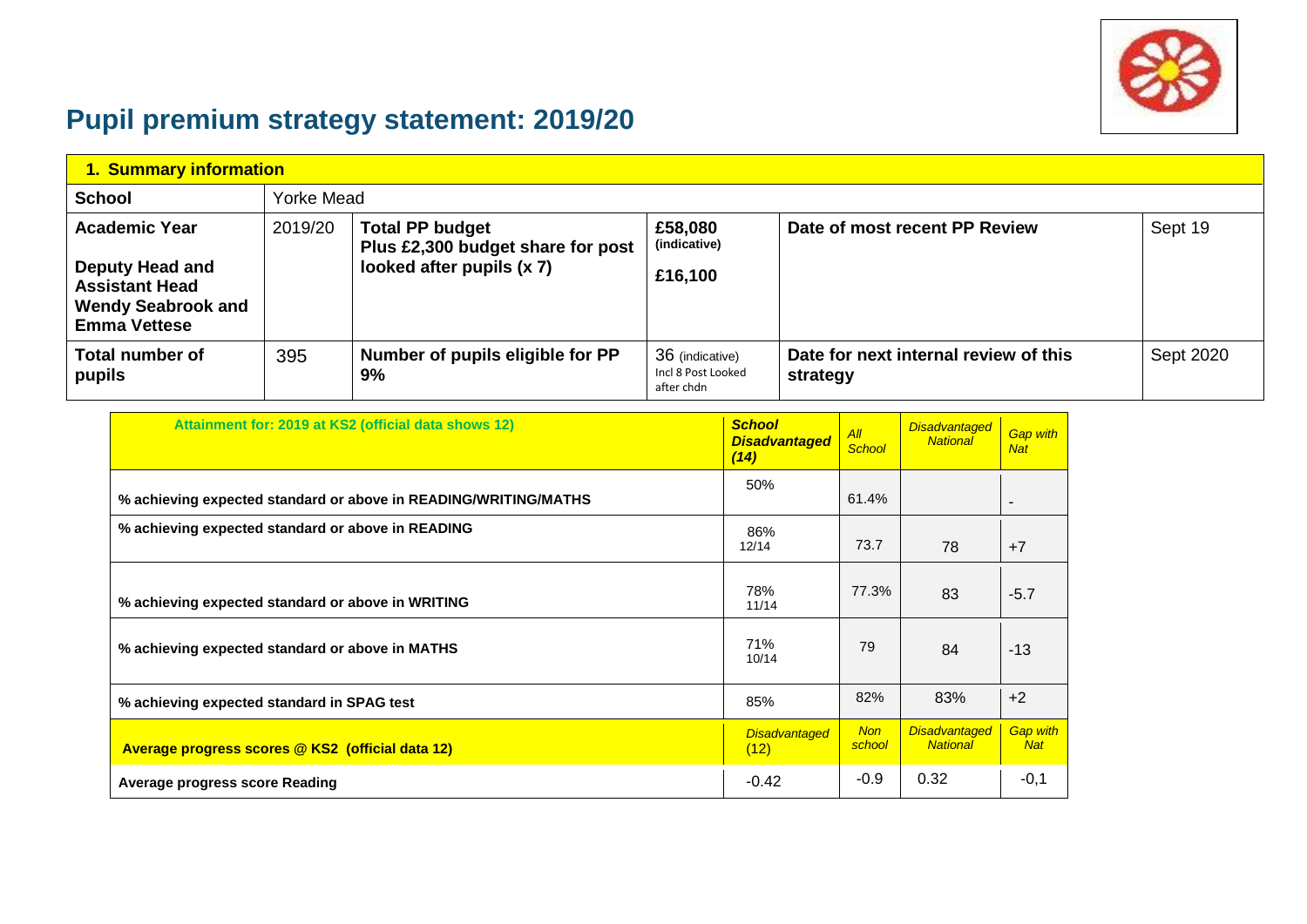| <b>Average Progress score Maths</b>               | $-3.2$ | $-0.6$ | 0.37  | $-2.83$ |
|---------------------------------------------------|--------|--------|-------|---------|
| <b>Average Progress score WRITING</b>             | $-2.9$ | $-2.2$ | 0.3   | $-0.1$  |
|                                                   |        |        |       |         |
| <b>Average scaled scores (based on 12 pupils)</b> |        |        |       |         |
| Average reading scaled score                      | 104.6  | 104.3  | 105.5 | $-0.9$  |
| <b>Average SPAG scaled score</b>                  | 104.2  | 106.3  | 107.4 | $-3.2$  |
| Average maths scaled score                        | 102.5  | 105.8  | 106.1 | $-3.6$  |

**KS1 Closing gaps: Percentage of KS1**

| <b>ATTAINMENT AT KS1 2019</b>      | <b>ARE Reading</b> |                        | <b>ARE Writing</b> |                | <b>ARE Maths</b>  |                |       |                |
|------------------------------------|--------------------|------------------------|--------------------|----------------|-------------------|----------------|-------|----------------|
| July 19                            |                    | School PPG Non Nat PPG | <b>School PPG</b>  | <b>Non Nat</b> | <b>School PPG</b> | <b>Non Nat</b> | R,W,M | <b>Non Nat</b> |
|                                    |                    |                        |                    |                |                   |                |       |                |
| Total 5 children                   | 60%                | 78.2%                  | 20%                | 72%            | 40%               | 79%            | 20%   | %              |
| (disadvantaged)                    |                    |                        |                    |                |                   |                |       |                |
| <b>Attaining Expected Standard</b> |                    |                        |                    |                |                   |                |       |                |
|                                    |                    |                        |                    |                |                   |                |       |                |
|                                    |                    |                        |                    |                |                   |                |       |                |

## **KS2 Closing Gaps - Percentage of KS2 disadvantaged pupils attaining the expected standard + compared to national other pupils.**

**disadvantaged pupils (DVP) attaining the expected standard+ (EXS+) compared to national 'other' pupils in 2018/19**

| No in<br>cohort:<br>$2017 = 30$<br>$2018 = 60$<br>$2019 = 30$ | <b>School Year 6</b><br>% and number of All<br>pupils<br>at<br>$EXS+$ |      |      | <b>School Year 6</b><br>% and number of DVP<br>pupils at<br>$EXS+$ |      |      | <b>School Year 6</b><br>% of All<br>pupils achieving the<br>higher standard in R<br>& M/working at GDS<br>in W |      | School Year 6 % and<br>number of DVP pupils<br>working at higher<br>standard in R &<br>M/working at GDS in<br>W |            | <b>National Other %</b><br>working at<br>$EXS+$ |      |      | $\frac{9}{6}$<br>Difference between<br>School DVP pupils and<br><b>National Other at EXS+</b> |      |       |      |      |
|---------------------------------------------------------------|-----------------------------------------------------------------------|------|------|--------------------------------------------------------------------|------|------|----------------------------------------------------------------------------------------------------------------|------|-----------------------------------------------------------------------------------------------------------------|------------|-------------------------------------------------|------|------|-----------------------------------------------------------------------------------------------|------|-------|------|------|
| No of<br>DVP:<br>$2017 = 8$<br>$2018 = 10$<br>$2019 = 14$     |                                                                       |      |      |                                                                    |      |      |                                                                                                                |      |                                                                                                                 |            |                                                 |      |      |                                                                                               |      |       |      |      |
|                                                               | 2017                                                                  | 2018 | 2019 | 2017                                                               | 2018 | 2019 | 2017                                                                                                           | 2018 | 2019                                                                                                            | 2017       | 2018                                            | 2019 | 2017 | 2018                                                                                          | 2019 | 2017  | 2018 | 2019 |
| Reading                                                       | 73%                                                                   | 85%  |      | 75%                                                                | 80%  |      | 23%                                                                                                            | 42%  |                                                                                                                 | <b>25%</b> | <b>30%</b>                                      |      |      | 80                                                                                            |      | $-2%$ | 0%   |      |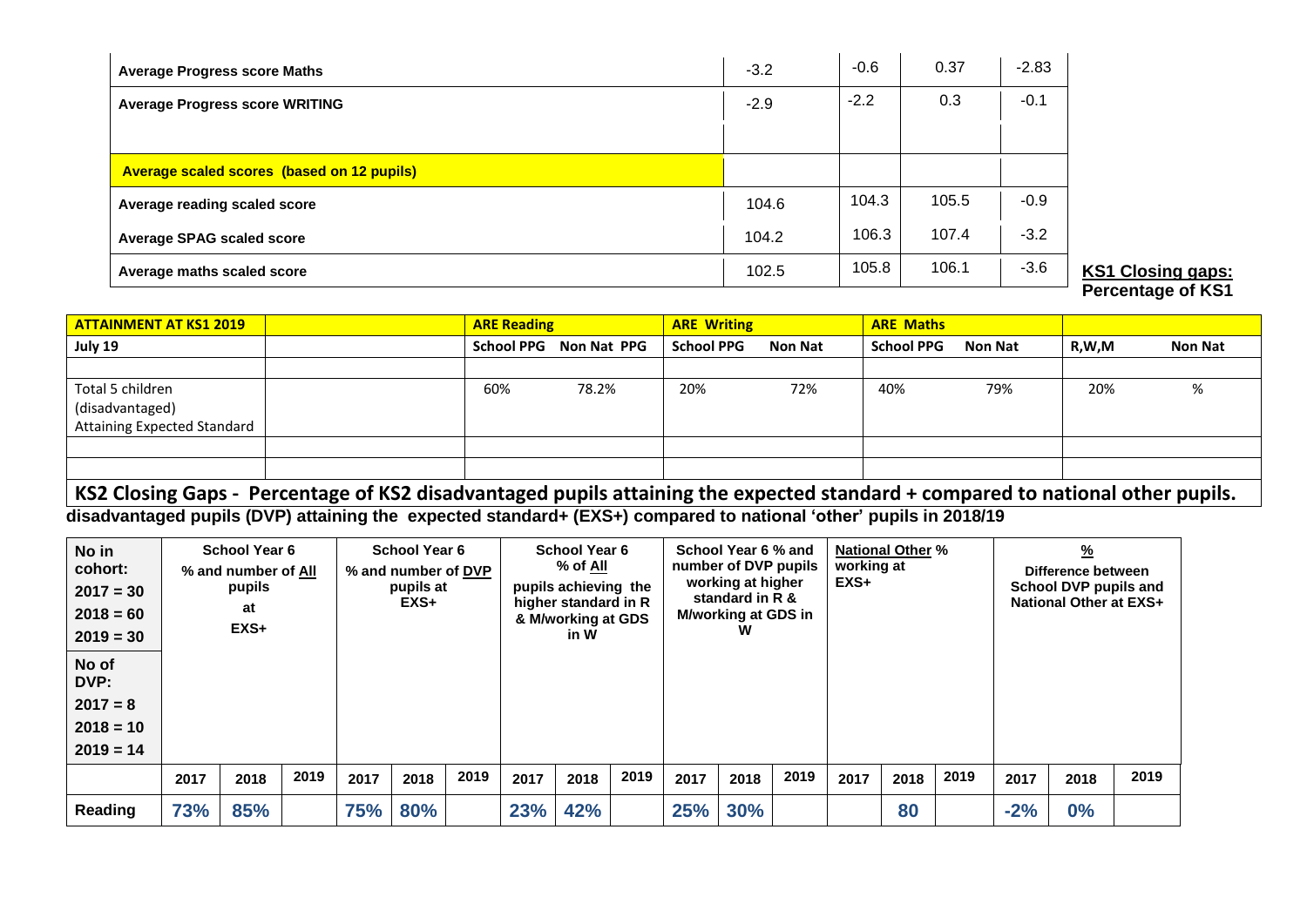|                     | 22/30        | 51/60        | <b>74%</b> | 6/8        | 8/10        | 86%                 | 7/30               | 25/30               | 19            | 2/8        | 3/10        | 8%    |    |    | 77.8 |            |       | +11.2   |
|---------------------|--------------|--------------|------------|------------|-------------|---------------------|--------------------|---------------------|---------------|------------|-------------|-------|----|----|------|------------|-------|---------|
|                     |              |              |            |            |             | 12/14               |                    |                     | $\frac{9}{6}$ |            |             |       |    |    |      |            |       |         |
| Writing             | 80%<br>24/30 | 90%<br>54/60 | 79%        | 63%<br>5/8 | 90%<br>9/10 | <b>78%</b><br>11/14 | 17%<br>5/30        | 35%<br>21/30        | 20<br>$\%$    | 13%<br>1/8 | 20%<br>2/10 | $0\%$ | 81 | 83 | 82.9 | <b>18%</b> | $+7%$ | $-15.9$ |
| <b>Maths</b>        | 80%<br>24/30 | 90%<br>54/60 | 79%        | 63%<br>5/8 | 90%<br>9/10 | 71%<br>12/14        | <b>20%</b><br>6/30 | 42%<br>25/30        | 27<br>$\%$    | 0%<br>0/8  | 40%<br>4/10 | 7%    | 80 | 81 | 83.4 | 17%        | $+9%$ | $-6.4$  |
| <b>R, W &amp; M</b> | 67%<br>20/30 | 82%<br>49/60 | 60%        | 50%<br>4/8 | 70%<br>7/10 | 50%<br>7/14         | 10%<br>3/30        | <b>20%</b><br>12/60 | 7%            | 0%<br>0/8  | 20%<br>2/10 | 0%    | 67 | 70 | 70.5 | 17%        | 0%    |         |

The Year 6 cohort of 15 disadvantaged pupils contained some significant needs. 3 children had EHCPs and 8/15 (53%) were on the SEND register. 2 children were post looked after. There were learning needs and significant social and emotional needs that impacted on learning. 2 children joined us for the summer term. Overall, pupils with PPG at KS2 made progress similar to peers as a result of highly targeted work, considering the high needs that were in the cohort this was a positive result. Only 2 children were more than 1 step away from their target from our home grown group.

**KS1 Closing gaps: Percentage of KS1 disadvantaged pupils (DVP) attaining the expected standard+ compared to national 'other' pupils in 2017/18/19**

| No in Cohort:<br>$2017 = 60$<br>$2018 = 59$<br>$2019 = 59$               | <b>School Year 2</b><br>% and number of All<br>pupils at<br>$EXS+$ |              |                     |             | <b>School Year 2</b><br><b>School Year 2</b><br>% of <u>All</u> pupils<br>% and number of DVP<br>working at<br>pupils<br>at EXS+<br><b>GDS</b> |      |                    |                     |                     | <b>School Year 2</b><br>% and no. of DVP<br>working at<br><b>GDS</b> |              |      | <b>National Other %</b><br>working at<br>EXS+ |      |      | $\frac{9}{6}$<br>Difference between<br>School DVP pupils and<br><b>National Other</b><br>$(EXS+)$ |       |        |
|--------------------------------------------------------------------------|--------------------------------------------------------------------|--------------|---------------------|-------------|------------------------------------------------------------------------------------------------------------------------------------------------|------|--------------------|---------------------|---------------------|----------------------------------------------------------------------|--------------|------|-----------------------------------------------|------|------|---------------------------------------------------------------------------------------------------|-------|--------|
| No. of<br><b>Disadvantaged</b><br>$2017 = 7$<br>$2018 = 7$<br>$2019 = 5$ |                                                                    |              |                     |             |                                                                                                                                                |      |                    |                     |                     |                                                                      |              |      |                                               |      |      |                                                                                                   |       |        |
|                                                                          | 2017                                                               | 2018         | 2019                | 2017        | 2018                                                                                                                                           | 2019 | 2017               | 2018                | 2019                | 2017                                                                 | 2018         | 2019 | 2017                                          | 2018 | 2019 | 2017                                                                                              | 2018  | 2019   |
| <b>Reading</b>                                                           | 75%<br>45/60                                                       | 75%<br>44/59 | 86%                 | 100%<br>7/7 | 43%<br>3/7                                                                                                                                     | 60%  | 25%<br>15/60       | 31%<br>18/59        | 31<br>$\frac{9}{6}$ | 14%<br>1/7                                                           | 0%<br>0/7    | 0%   | 79%                                           | 78%  | 78   | $+21$                                                                                             | $-35$ | $-18%$ |
| Writing                                                                  | 68%<br>41/60                                                       | 76%<br>45/59 | 66%                 | 100%<br>7/7 | 29%<br>2/7                                                                                                                                     | 20%  | 13%<br>7/60        | <b>20%</b><br>12/59 | 17<br>$\%$          | 14%<br>1/7                                                           | 0%<br>0/7    | 0%   | 72%                                           | 73%  | 72   | $+28$                                                                                             | $-44$ | $-52%$ |
| <b>Maths</b>                                                             | 83%<br>50/60                                                       | 76%<br>45/59 | 76<br>$\frac{1}{2}$ | 86%<br>6/7  | 71%<br>5/7                                                                                                                                     | 40%  | <b>17%</b><br>8/60 | 24%<br>14/59        | 31<br>$\%$          | 14%<br>1/7                                                           | $0\%$<br>0/7 | 0%   | 78%                                           | 79%  | 79   | $+7$                                                                                              | $-8$  | $-39%$ |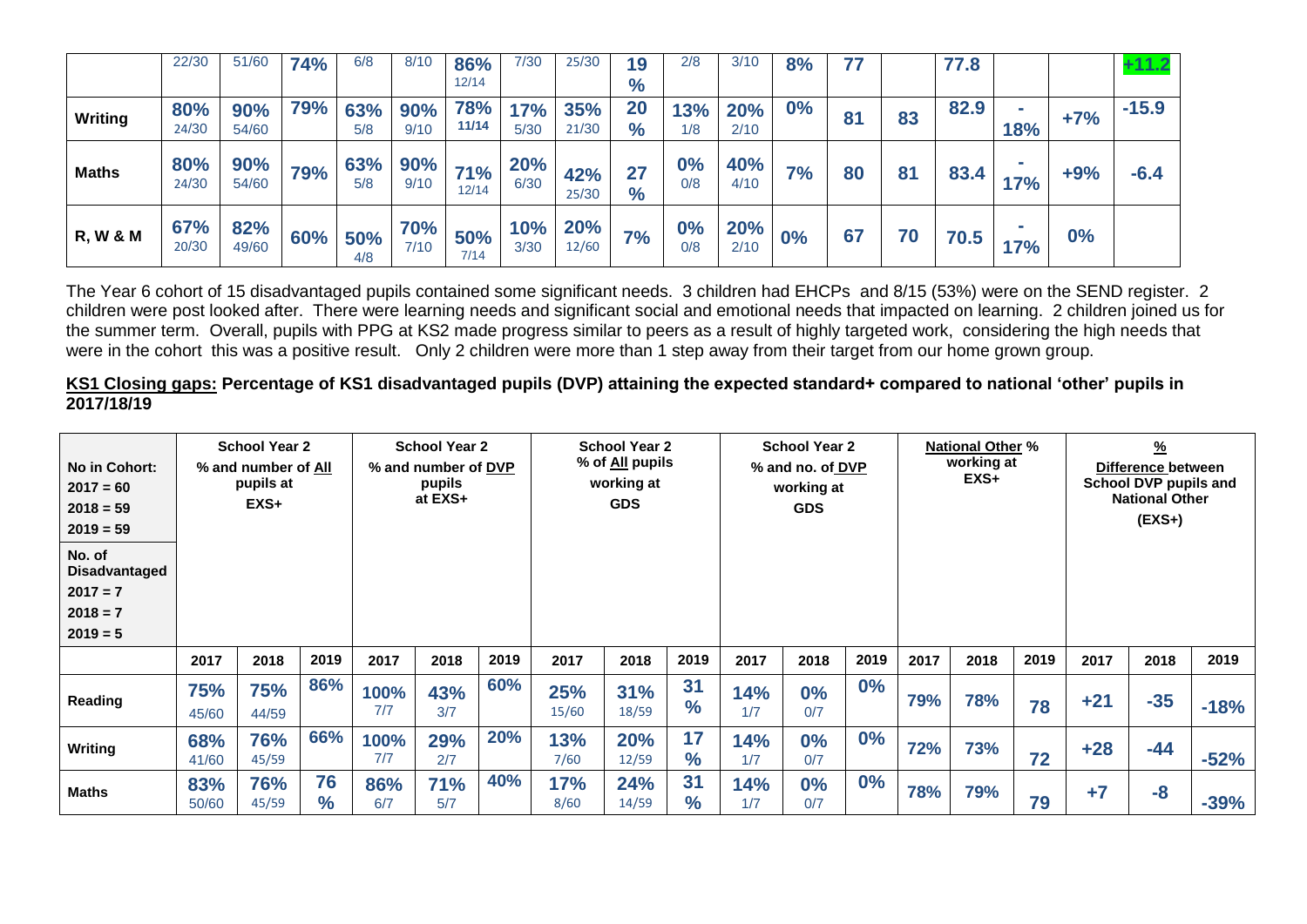| <b>YEAR 1 phonics check</b> | <b>School</b> | <b>FSM</b> | National   | (Non PPG)  |  |
|-----------------------------|---------------|------------|------------|------------|--|
| 2019                        | 83%           | 100%       | 82% (2018) | 84% (2018) |  |
|                             |               |            |            |            |  |

|                                         | <b>Impact on Progress Across the School</b>        |                  |                            |                          |        |               |        |               |        |              |
|-----------------------------------------|----------------------------------------------------|------------------|----------------------------|--------------------------|--------|---------------|--------|---------------|--------|--------------|
| July 19                                 | Progress from KS1 all PPG<br>Reading Writing Maths | Read<br>Prog gap | <b>Writing</b><br>Prog gap | <b>Maths</b><br>prog gap |        | % ARE July 18 |        | % ARE July 19 |        |              |
|                                         |                                                    |                  |                            |                          | R      | W             | M      | R             | W      | М            |
| Year 1- 3 pupils                        | $-1.0$<br>$+2.0$<br>0                              | $-2.6$           | $-0.7$                     | $-1.0$                   | 2/5    | 2/5           | 1/5    | 1/3           | 2/3    | 2/3          |
| Progress                                |                                                    |                  |                            |                          | $-0.8$ | $+0.4$        | $-0.2$ | $-1.0$        | $+2$   | $\mathbf{0}$ |
| Year 2- 5 pupils                        | $-0.2$<br>$+0.4$<br>$+0.4$                         | $-1.7$           | $-1.0$                     | $-1.2$                   | 3/9    | 3/9           | 5/9    | 3/5           | 1/5    | 2/5          |
| Progress                                |                                                    |                  |                            |                          | $-0.3$ | $-0.3$        | $+2.3$ | $-0.2$        | $+0.4$ | $+0.4$       |
| Year 3-8 pupils                         | $-0.7$<br>$-0.7$<br>$+0.6$                         | $-2.0$           | $-1.7$                     | $-1.0$                   | 4/8    | 5/8           | 4/8    | 2/8           | 1/8    | 4/8          |
| Progress                                |                                                    |                  |                            |                          | $+1$   | $+1.4$        | $+1$   | $-0.7$        | $-0.7$ | $+0.6$       |
| Year 4- 7 pupils                        | $+2.3$<br>$+1.4$<br>$+2.3$                         | $+1.1$           | $-0.4$                     | $+0.1$                   | 2/6    | 0/6           | 1/6    | 5/7           | 5/7    | 5/7          |
|                                         |                                                    |                  |                            |                          | $+1.5$ | $-1.5$        | $+0.5$ | $+2.3$        | $+1.4$ | $+2.3$       |
| Year 5- 5 pupils                        | -0.8<br>$+0.4$<br>$-1.4$                           | $-1.1$           | $-0.5$                     | $-1.9$                   | 5/15   | 7/15          | 6/15   | 0/5           | 0/5    | 0/5          |
| Progress                                |                                                    |                  |                            |                          | $+1.5$ | $-1.5$        | $+0.5$ | $-0.8$        | $+0.4$ | $-1.4$       |
| Year $6 - 13$ pupils (+ 2 new children) |                                                    |                  |                            |                          |        |               |        | 12/14         | 11/14  | 10/14        |
|                                         |                                                    |                  |                            |                          |        |               |        |               |        |              |

Across the school 28 pupils are eligible for the PP Grant (years  $1 - 5$ ). 6 of these pupils are post looked after. 4/6 are making positive progress.

Positively, a greater percentage of children with PPG are making positive progress in the school. The in-year progress has improved. This has been through rigour and focus on the individual needs of these children. Only 3 children are more than 1 step off target.

There is still room for improvement and we continue to see less progress for children with several barriers to learning or where there has been historical severe trauma. This continues to be a focus with individualised approaches supporting emotional needs. In addition, we continue to strive for a greater percentages achieving ARE in core areas. In particular there is a focus on mastering ARE spelling expectation for a greater percentage of children.

Emotional support continues as a priority. Recent training on "Attachment Awareness" has been delivered to every adult who works in school. This involved 3 x 2 hr sessions after school. The impact has yet to be monitored as this training was in the summer term.

In addition, the school wants to recognise barriers such as specific learning difficulties, earlier so support programmes can be sought and put into place before year 5.

Children with difficulties in maths will remain a focus so that there is improvement in their outcomes at KS2. Training will focus on scaffolds, developing independence, pitch and expectations, revisiting concepts regularly, immediate interventions and building on learning through careful sequencing of learning.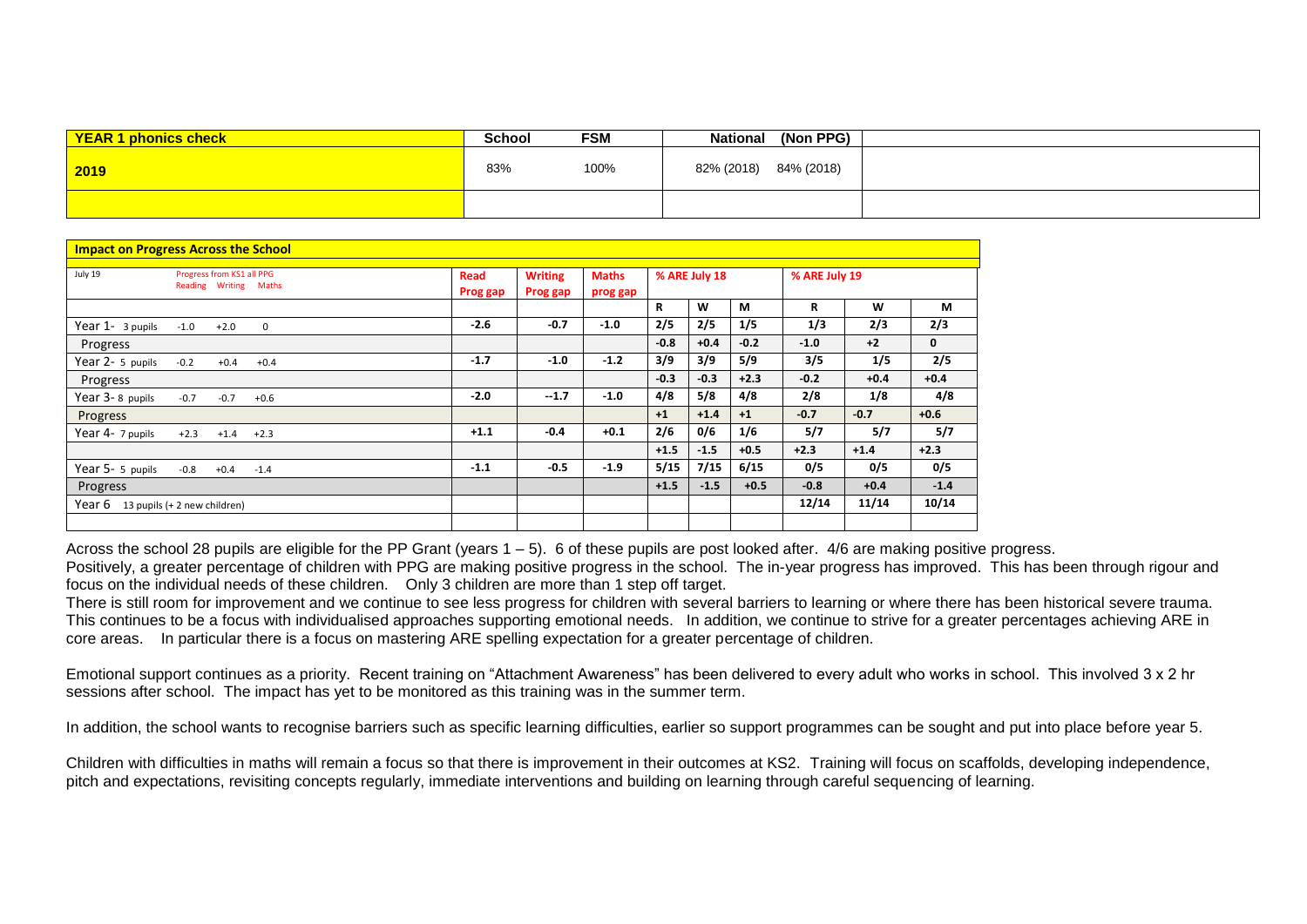The school works tirelessly to recognise the individual needs and has embedded a raft of strategies to support emotional regulation and scaffolds for learning. In addition, the school works hard on developing staff in the skills of supporting learning, leading to greater independence.

**Attendance:** School: 96.3% Ever FSM 93.7% PPG 94% Current FSM 92.5%

Although the number of children with poor attendance has dropped significantly, due to the hard work of the school to encourage parents to send their children to school daily, there are a few persistent families with low attendance. Penalty notices have been issued to 2 families.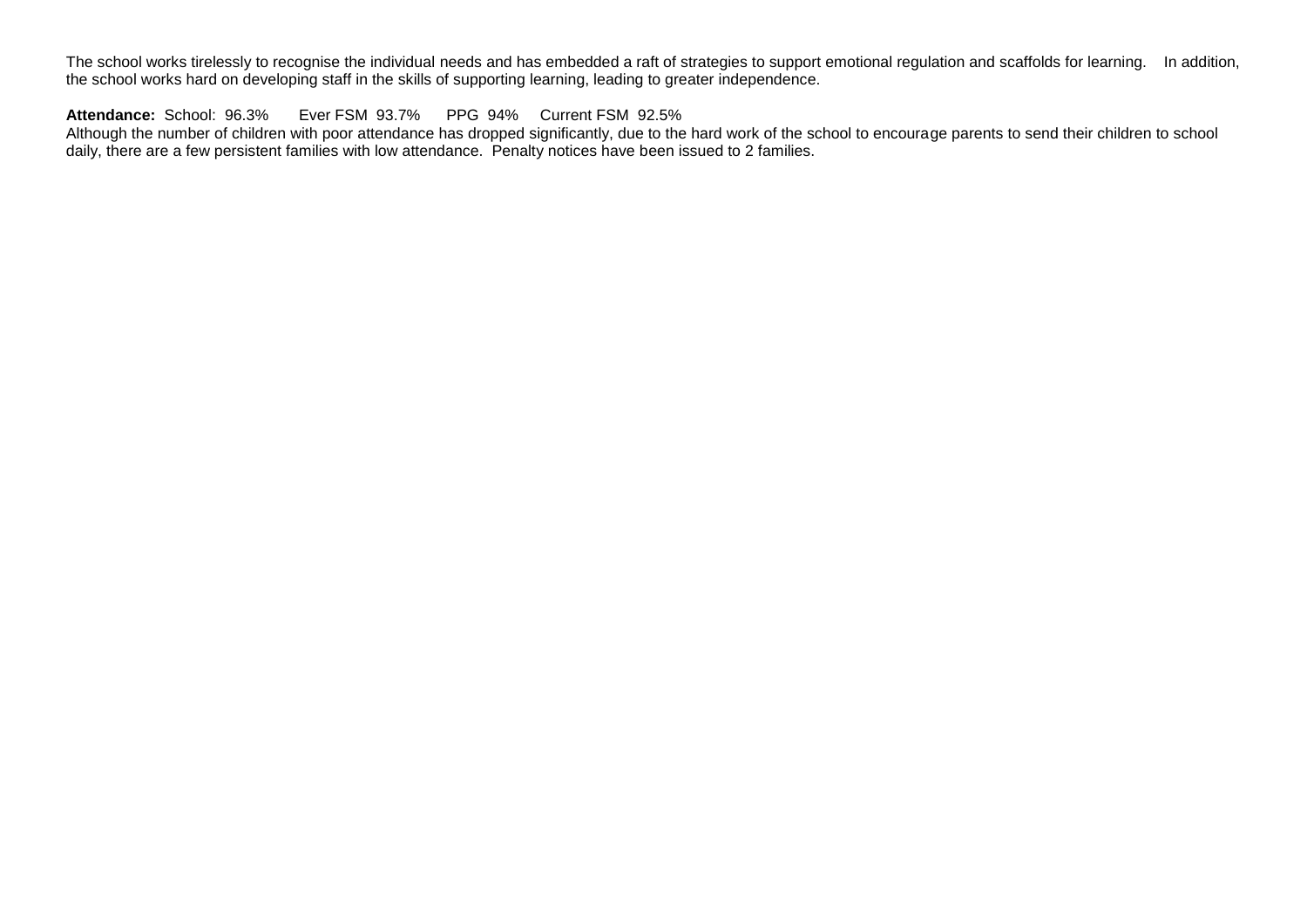|           | 2. Barriers to future attainment (for pupils eligible for PP, including high ability)                                                                                                                                                                                                                                                                                                                                                                                                                                                                                                                                                                                                                                                                                                                                              |                                                                                                                                                                                                                                                                                                                                                                                                                                                                                                                                                                                                                                                                                                                                                   |  |  |  |  |  |  |  |
|-----------|------------------------------------------------------------------------------------------------------------------------------------------------------------------------------------------------------------------------------------------------------------------------------------------------------------------------------------------------------------------------------------------------------------------------------------------------------------------------------------------------------------------------------------------------------------------------------------------------------------------------------------------------------------------------------------------------------------------------------------------------------------------------------------------------------------------------------------|---------------------------------------------------------------------------------------------------------------------------------------------------------------------------------------------------------------------------------------------------------------------------------------------------------------------------------------------------------------------------------------------------------------------------------------------------------------------------------------------------------------------------------------------------------------------------------------------------------------------------------------------------------------------------------------------------------------------------------------------------|--|--|--|--|--|--|--|
|           | In-school barriers <i>(issues to be addressed in school, such as poor oral language skills)</i>                                                                                                                                                                                                                                                                                                                                                                                                                                                                                                                                                                                                                                                                                                                                    |                                                                                                                                                                                                                                                                                                                                                                                                                                                                                                                                                                                                                                                                                                                                                   |  |  |  |  |  |  |  |
| А.        | A number of disadvantaged children who have multiple vulnerabilities such as SEND, EAL and have low attainment.                                                                                                                                                                                                                                                                                                                                                                                                                                                                                                                                                                                                                                                                                                                    |                                                                                                                                                                                                                                                                                                                                                                                                                                                                                                                                                                                                                                                                                                                                                   |  |  |  |  |  |  |  |
| <b>B.</b> | Higher prior attaining disadvantaged children do not always make the same progress as non-disadvantaged higher prior attaining pupils within KS2                                                                                                                                                                                                                                                                                                                                                                                                                                                                                                                                                                                                                                                                                   |                                                                                                                                                                                                                                                                                                                                                                                                                                                                                                                                                                                                                                                                                                                                                   |  |  |  |  |  |  |  |
| C.        | Some pupils have additional social, emotional and mental health difficulties as a result of attachment and trauma                                                                                                                                                                                                                                                                                                                                                                                                                                                                                                                                                                                                                                                                                                                  |                                                                                                                                                                                                                                                                                                                                                                                                                                                                                                                                                                                                                                                                                                                                                   |  |  |  |  |  |  |  |
| D.        | Some pupils have poor vocabulary and reading habits, affecting reading and access across the curriculum                                                                                                                                                                                                                                                                                                                                                                                                                                                                                                                                                                                                                                                                                                                            |                                                                                                                                                                                                                                                                                                                                                                                                                                                                                                                                                                                                                                                                                                                                                   |  |  |  |  |  |  |  |
|           | <b>External barriers</b> (issues which also require action outside school, such as low attendance rates)                                                                                                                                                                                                                                                                                                                                                                                                                                                                                                                                                                                                                                                                                                                           |                                                                                                                                                                                                                                                                                                                                                                                                                                                                                                                                                                                                                                                                                                                                                   |  |  |  |  |  |  |  |
| Ε.        | Continued support for attendance remains in place to ensure attendance is above 96%                                                                                                                                                                                                                                                                                                                                                                                                                                                                                                                                                                                                                                                                                                                                                |                                                                                                                                                                                                                                                                                                                                                                                                                                                                                                                                                                                                                                                                                                                                                   |  |  |  |  |  |  |  |
| F.        | Circumstances at home affect emotional stability for children, routine and support. A number of families are supported through professional services.                                                                                                                                                                                                                                                                                                                                                                                                                                                                                                                                                                                                                                                                              |                                                                                                                                                                                                                                                                                                                                                                                                                                                                                                                                                                                                                                                                                                                                                   |  |  |  |  |  |  |  |
|           | 3. Desired outcomes & Planned Expenditure                                                                                                                                                                                                                                                                                                                                                                                                                                                                                                                                                                                                                                                                                                                                                                                          |                                                                                                                                                                                                                                                                                                                                                                                                                                                                                                                                                                                                                                                                                                                                                   |  |  |  |  |  |  |  |
|           | Desired outcomes and how they will be measured                                                                                                                                                                                                                                                                                                                                                                                                                                                                                                                                                                                                                                                                                                                                                                                     | Success criteria                                                                                                                                                                                                                                                                                                                                                                                                                                                                                                                                                                                                                                                                                                                                  |  |  |  |  |  |  |  |
| A.        | For disadvantaged children who have multiple vulnerabilities such as SEND or<br>EAL or mental wellbeing, to make good progress and close the gap with<br>attainment.<br>Strategies:<br>Inset: Qualify First Teaching - scaffolds, individual programmes e.g. phonics,<br>handwriting, spelling programmes, Clicker,<br>Ensure outside agency support is sought earlier than yr 5 for those with the<br>most learning difficulties.<br>Over-learning intervention groups, immediate interventions, speech and language<br>programmes with ELKAN trained TAs, Pre-teach groups, External Agency support,<br>Clicker writing programme, meetings with parents of children with SEND every term,<br>parental workshops, PE specialist for core strength exercises delivered to identified<br>children, Regular check-ins<br>£36,400.00 | Quality first teaching and an inclusive approach mean children eligible for PP and on SEND register have<br>equal access to the curriculum and high Teacher focus and precise differentiation.<br>Rigorous tracking means any weaker areas of progress are identified and alternative provision is provided<br>to plug the gaps. Children are assessed in Yr 3 in order to identify specific support.<br>Greater percentage of children with PPG achieve their target<br>Reduce progress gap further with non-ppg children.<br>3 additional TAs will be trained this year in Elklan - giving the school 5 adults with speech and<br>language qualification.<br>PE specialist will run individual programmes aimed at individual identified needs. |  |  |  |  |  |  |  |
| <b>B.</b> | For higher prior attaining disadvantaged pupils to attain higher level scores at<br>end of KS2                                                                                                                                                                                                                                                                                                                                                                                                                                                                                                                                                                                                                                                                                                                                     | Vulnerable children with higher scores leaving EYFS, will be targeted to ensure they maintain<br>the progress of peers leaving EYFS with similar scores.                                                                                                                                                                                                                                                                                                                                                                                                                                                                                                                                                                                          |  |  |  |  |  |  |  |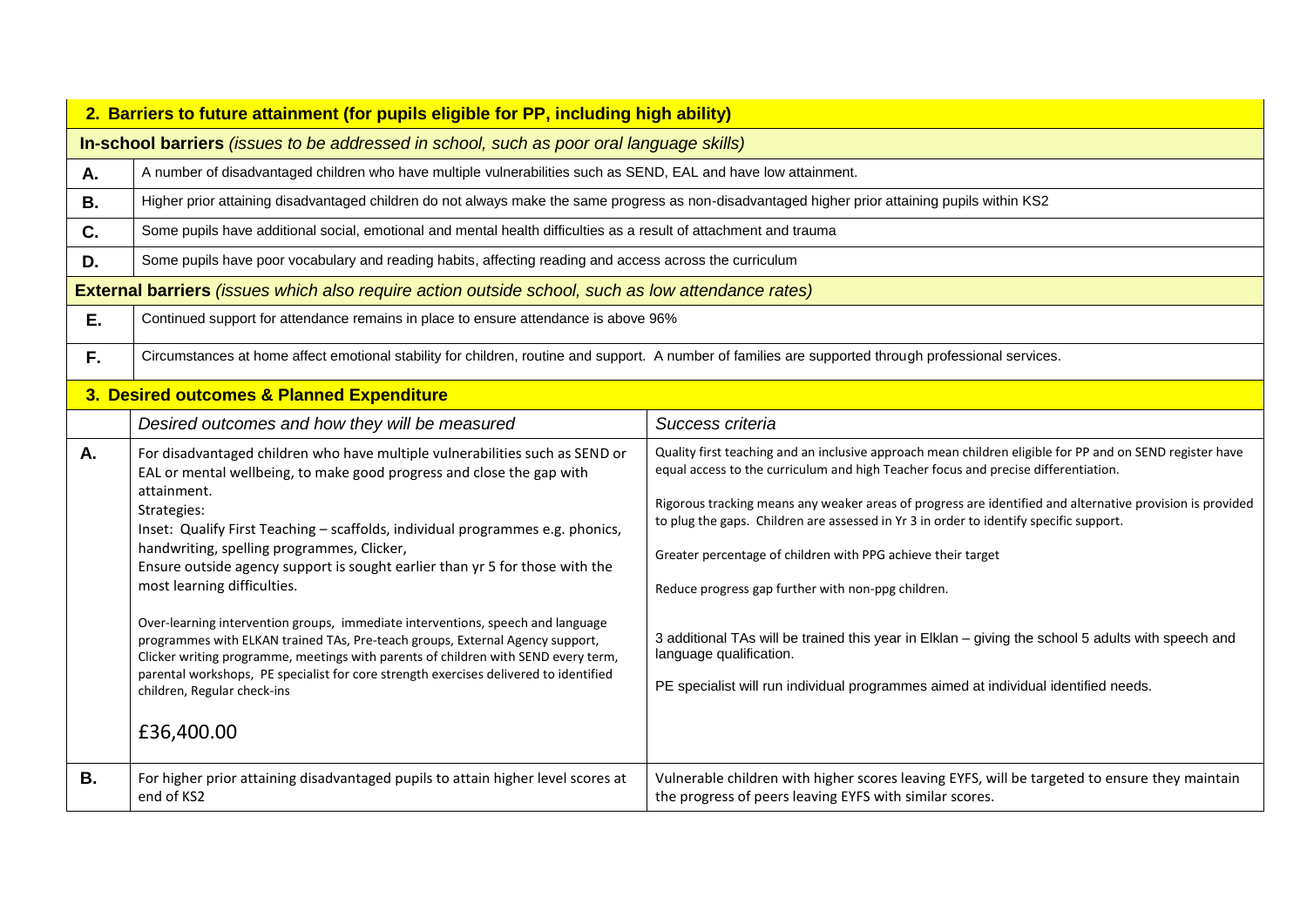|                | Teacher focus with high expectations and ensuring all pupils have access to a well-<br>planned mastery curriculum across all areas of the curriculum so that learning is not<br>limited.<br>Develop pupil/teacher relationship through metacognitive strategies to support a love<br>of learning. (Target time 1:1 each half term in KS2)<br>Additional Teacher support to target individuals identified as "at risk" of not achieving<br>their target. 3 mornings pr wk (Yr 4 and 6) (9 children)<br>Focussed meetings with key stage leaders, SLT, at least each half term to track pupils<br>and adjust provision where necessary.<br>Daily Reading to an adult for all children with PPG<br>Additional Teacher focus during lessons<br>Active learning opportunities taken<br>Individual pupil conferencing for vulnerable pupils<br>£18,600 | Rigerous tracking process half-termly and needs identified quickly and provision able to<br>respond quickly.<br>Higher attaining pupils with PPG will make similar or better progress than higher attaining<br>peers across KS1 and KS2.<br>Vulnernable pupils will have had their own Teacher meeting, held once a half term and will be<br>able to talk about what they can do well and what they are working on.<br>Additional Teacher time to ensure pupils are on track and developing good learning<br>behaviours.<br>Pupils will have a clear idea through Teacher feedback and marking what they can do well and<br>how they can improve.                                                           |
|----------------|--------------------------------------------------------------------------------------------------------------------------------------------------------------------------------------------------------------------------------------------------------------------------------------------------------------------------------------------------------------------------------------------------------------------------------------------------------------------------------------------------------------------------------------------------------------------------------------------------------------------------------------------------------------------------------------------------------------------------------------------------------------------------------------------------------------------------------------------------|-------------------------------------------------------------------------------------------------------------------------------------------------------------------------------------------------------------------------------------------------------------------------------------------------------------------------------------------------------------------------------------------------------------------------------------------------------------------------------------------------------------------------------------------------------------------------------------------------------------------------------------------------------------------------------------------------------------|
| $\mathbf{C}$ . | Emotional health and well-being will be supported through in-house trained<br>staff in partnership with parents, to help children improve their ability to self-<br>regulate, and be ready to learn and access the curriculum.<br>Pastoral Support Assistants dedicated to vulnerable pupils with grant<br>1:1 support (2 children full-time)<br><b>Key Workers</b><br>Mindfulness<br><b>Emotion coaching</b><br>Art Therapy (2 children)<br>Brick Club (4 children)<br>Drawing and Talking (3 children)<br>Pen Resilience programme for Yr 6 (5 children)<br>Social skills club, Home Learning Club<br>Resilience Building strategies<br>Supporting families through TAFs and other inter-agency work - Parent<br>Partnership Worker employed 3 days pr wk<br>£12,500                                                                           | Children with emotional and mental health needs will be supported effectively in school through a range<br>of therapeutic strategies, reducing the need to refer children to CAMHS, allowing children to be "ready to<br>learn" and improve progress.<br>Post looked after children will have a clear understanding of who their Key Worker is and will seek her as<br>required.<br>Post looked after children have an adult in school who Champions them and their needs.<br>Resilience will be built over time so that by the time vulnerable pupils are in Yrs 5 and 6, they are able to<br>manage classroom and workload expectations, using more self-directed strategies for emotional<br>regulation. |
| D.             | Improve the attainment and progress of PPG children with additional<br>vulnerabilities in reading.<br>Individualised programmes e.g. Reading Rescue (1 child) Fluency Grps (6<br>children) Daily reading to an adult in KS1 (8 children) KS2 (16 children)<br>Monitor closely home reading and spelling programmes to improve home<br>participation.                                                                                                                                                                                                                                                                                                                                                                                                                                                                                             | Disadvantaged children with additional vulnerabilities will read with an adult daily.<br>Individual needs will be addressed through personalised learning programmes and through regular<br>assessment and focussed next steps planning to develop their reading skills resulting in improved<br>progress.<br>Opportunities for bring learning to life adopted and pursued through an ethos within                                                                                                                                                                                                                                                                                                          |